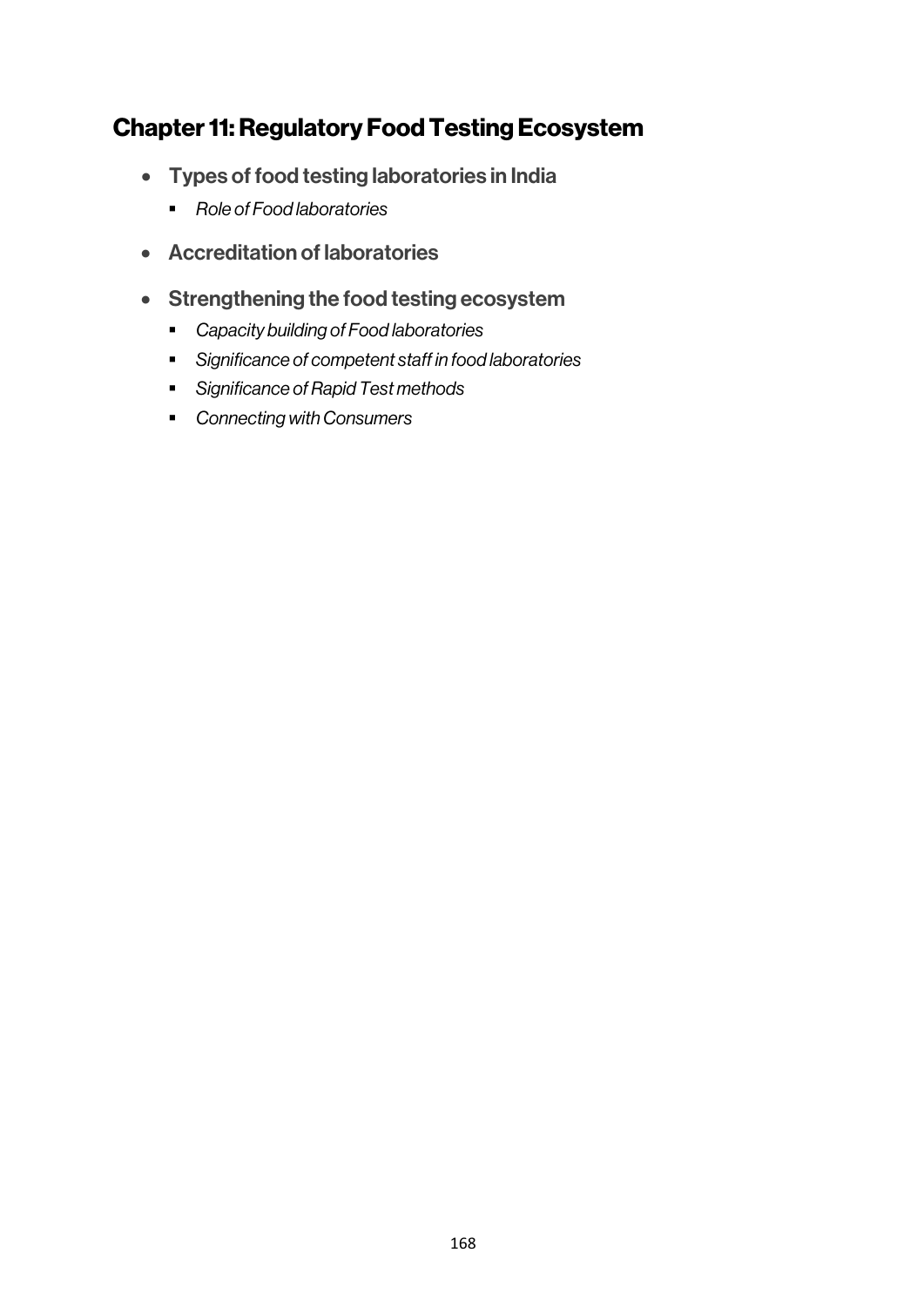# Chapter 11: Regulatory Food Testing Ecosystem

In any effective regulatory food system, a food testing ecosystem is critical to evaluate the quality and safety of foods, their compliance to set standards and also identify any emerging risks from farm to fork or plate to palate. This would, directly or indirectly, help various stake holders in eliminating unsafe food from the supply chain or avoid their consumption. Simultaneous development of infrastructure, qualified technical manpower and time-tested harmonized methods are needed to make any food testing ecosystem a robust and efficient one.

Establishment of a robust regulatory food testing ecosystem involves following vital components:

- Food testing laboratories at state and national levels with advanced facility and equipment.
- Pool of Competent Staff
- Efficient capacity building system
- System to oversee the competence of testing in these laboratories through accreditation and certification.

Food testing laboratories ensure an effective food safety mechanism in the country. They play an important role in ensuring safety and quality of food through testing of foods/food products for adulterants/contaminants and for assessment of product quality and nutritive value.

## Types of food testing laboratories in India

As per FSS Act, 2006 "food laboratory means any food laboratory or institute established by the Central or a State Government or any other agency and accredited by National Accreditation Board for Testing and Calibration Laboratories or an equivalent accreditation agency and recognised by the Food Authority under section 43". The section 43 of FSS Act 2006 empowers FSSAI

- to notify food laboratories and research institutions accredited by National Accreditation Board for Testing and Calibration Laboratories or any other accreditation agency for the purposes of carrying out analysis of samples.
- to establish or recognise by notification, one or more referral food laboratory or laboratories
- to frame regulations specifying the functions of food laboratory and referral food laboratory, procedure for submission of food samples for analysis, forms of the laboratory's reports, analysis fee and other matters to carry out its functions effectively.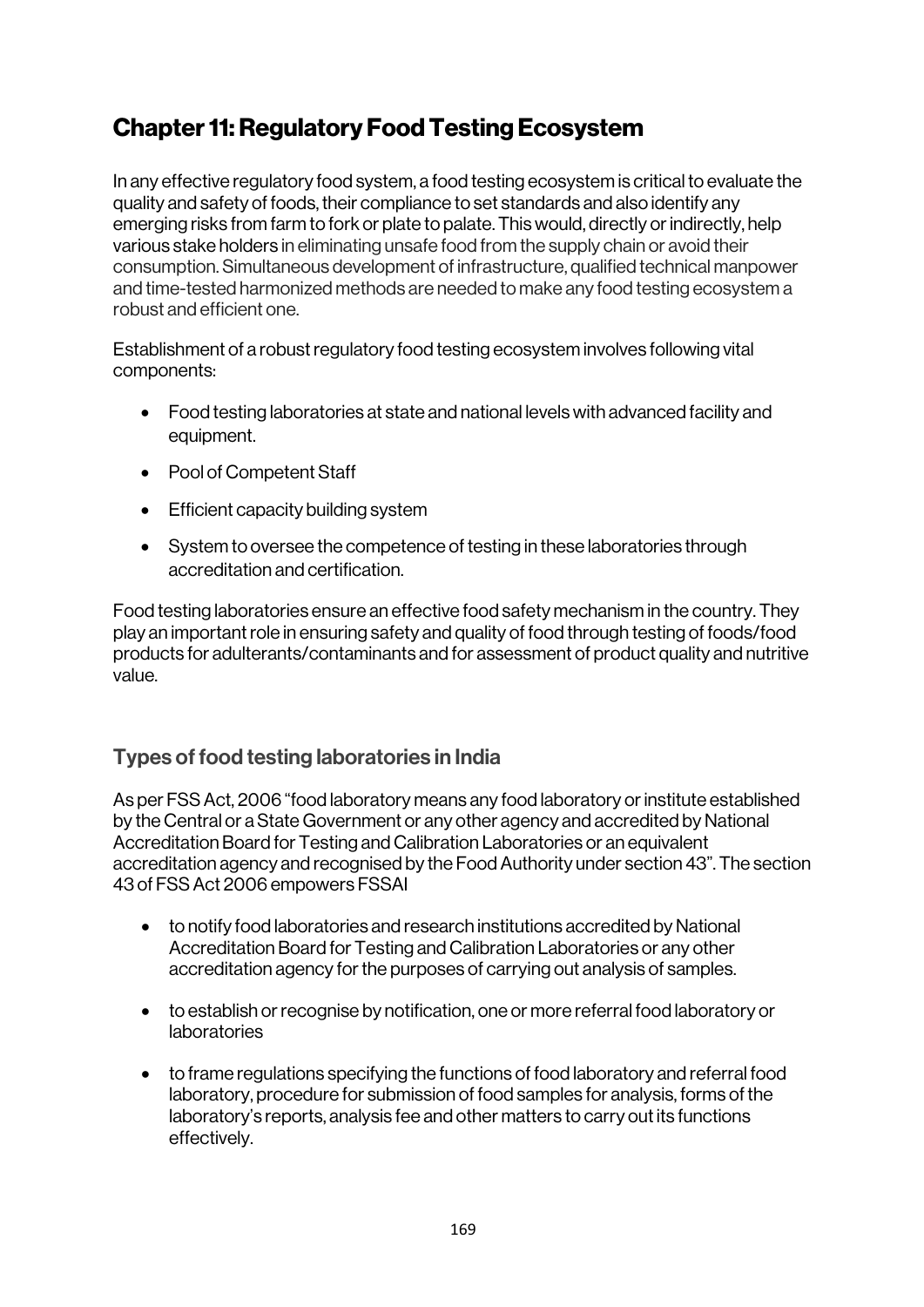FSSAI has formulated FSS (Laboratory and Sample Analysis) Regulations, 2011 to specify the functions of Referral laboratories, sampling procedure and formats for sample submission and analysis report. Further, FSS (Recognition and Notification of Laboratories) Regulations, 2018, was framed for recognition and notification of laboratories to improve and streamline the process of notification of food laboratories. These regulations not only provide a legal foundation for the operation of the laboratory system that already exists under the ambit of FSS Act 2006, but also usher transparency by defining the procedural requirements for the recognition and notification of food testing laboratories. The categorizations of laboratories notified by FSSAI are shown in Figure 1.



*Figure 11. 1: Categories of Laboratories Notified by FSSAI*

The roles and responsibilities of all laboratories notified by FSSAI are given below:

National Reference Laboratories (NRL's): FSSAI has recognized around 15 of its primary and referral laboratories as NRLs, for the purpose of developing/verifying/validating methods of testing, assessing proficiency of notified food labs, providing training to the laboratory personnel and develop repository of information in a designated product/analyte category. These NRLs would set up a country wide standard for routine procedures, reliable testing methods and validation of such standard procedure/testing methods, development of new methods and ensuring proficiency in testing across the food laboratories with special reference to the risks or food categories. Once operationalized, all the NRLs would be brought into a single umbrella called the Network of NRLs (NNRLs) forming another subset of higher tier laboratories.

Referral Food Laboratories (RFL's): FSSAI has notified around 19 referral laboratories which include state government labs, research Institutes and private NABL labs. These referral labs are responsible for the analysis of food samples submitted by food safety inspectors and providing the certificate of analysis. RFLs are also responsible for investigation for the purpose of fixation of standard of any article of food, capacity building, collaboration with state labs and food analyst, maintaining high standards of accuracy, reliability and credibility in the analysis, ensuring competency of the laboratories.

**Primary Laboratories:** Any laboratory accredited against ISO/IEC 17025 by the National Accreditation Board for Testing and Calibration Laboratories or other equivalent accreditation agency and having adequate capability and competence for testing of food safety and quality parameters as per FSS Act can apply online to be notified by FSSAI. Several such laboratories have been notified for the purpose of carrying out analysis of food samples taken under the Food Safety and Standards Act 2006 and Rules and Regulations made thereunder.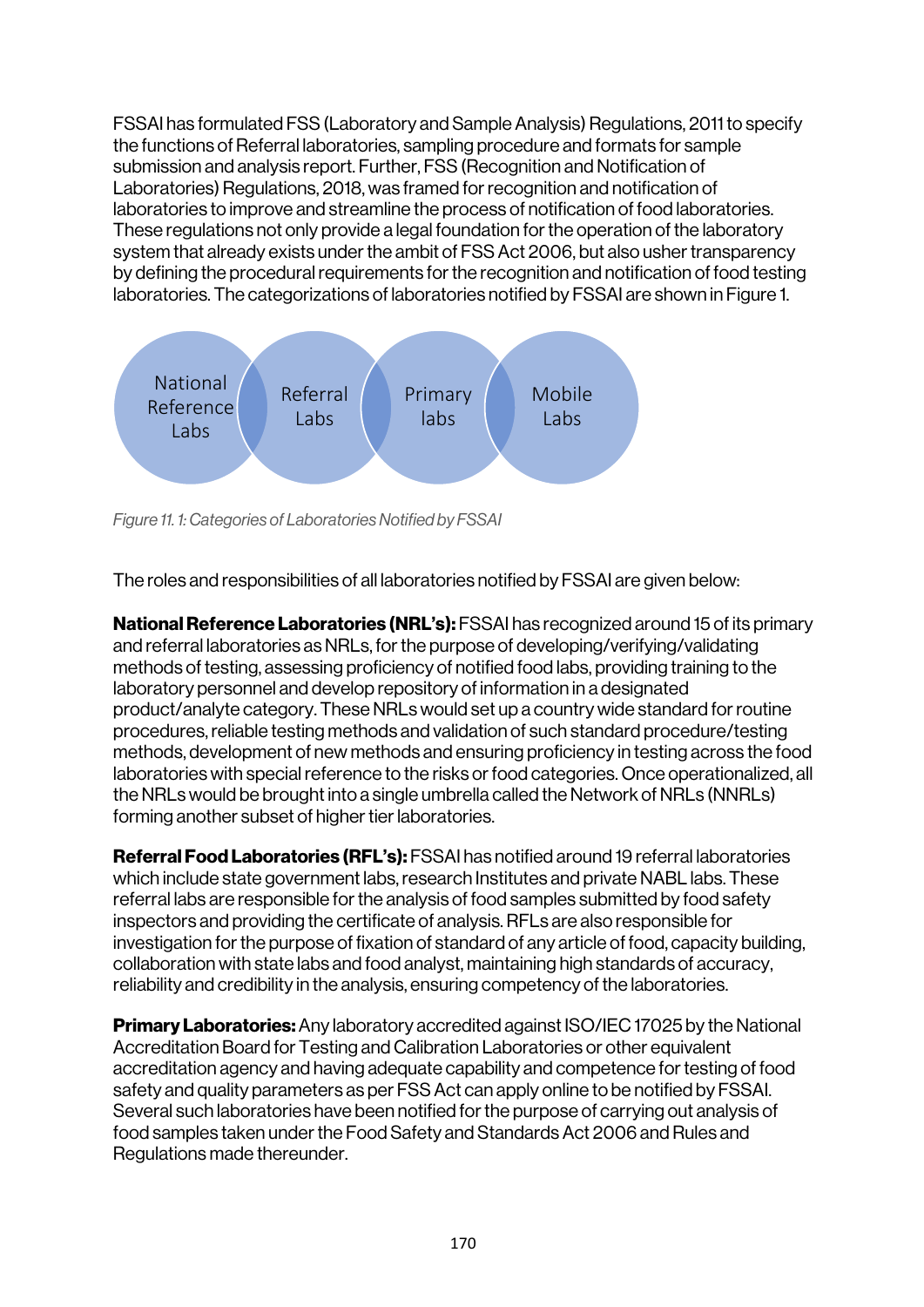**Mobile labs:** Availability of testing facilities in remote areas is a greater challenge which needs to be addressed on a priority basis in order to assure safe food to citizens in those parts of the country. To address this issue of lack of food testing infrastructure in the remote areas and to cater to the basic analytical needs of consumers, FSSAI has also established mobile food testing laboratories referred to as Food Safety on Wheels (FSW). Apart, from conducting simple tests for common adulterants in milk, water, edible oil and other items of food of daily consumption, the FSW would also be used for awareness building around food safety, hygiene and promoting healthy eating habits in citizens at large. Apart from testing and training, the FSWs would also help regulatory staff or the field functionaries in the states to enhance their outreach; and, also help in conducting surveillance activities even in far-flung areas.

#### Role of Food laboratories

Food analysis laboratories play crucial role in enforcement of food regulations including monitoring and surveillance activities of food safety. They don't just monitor foods produced in the country but also help in regulating imported foods and their safety. The sample taken by the food safety officer as per FSS Act is analysed by a FSSAI notified lab to test its compliance against set standards and its authenticity. The risk-based analysis of imported products for its compliance against FSS quality and safety parameters and clearance is also done by FSSAI notified labs. In addition to this, food laboratories are integral component of all monitoring and surveillance activities done by FSSAI. The INFoLNET (See Box 1) provides back-end integration with existing core IT solutions like Food Licensing & Registration system (FLRS) and Food Import Clearance System (FICS) for the ease of doing business.

#### Box 1: Digitization and networking of food laboratories in India

FSSAI has developed an information technology solution for benefit of food testing laboratories in the country called the Indian food laboratory network or INFoLNET. In this, all the laboratories in the network will be connected to a centralized system. The INFoLNET also integrates with FSSAI's core IT system such as licence, registration, imports, surveillance etc. INFoLNET allows the laboratories to centrally digitise information related to their activities such as, their testing facility, manpower details, infrastructure details, sample management & tracking and publishing test reports. They are also provided interface to share laboratory test reports on a real time basis with stakeholders. These are hoped to result in better handling of samples and surveillance activity apart from creating a transparent system that would build stakeholder confidence in food testing.

A new online feature called Surveillance Regulatory Compliance has been introduced in this network. In this, states can plan and initiate their surveillance with the advantage of having lab information at common place under the preview of FSSAI HQ.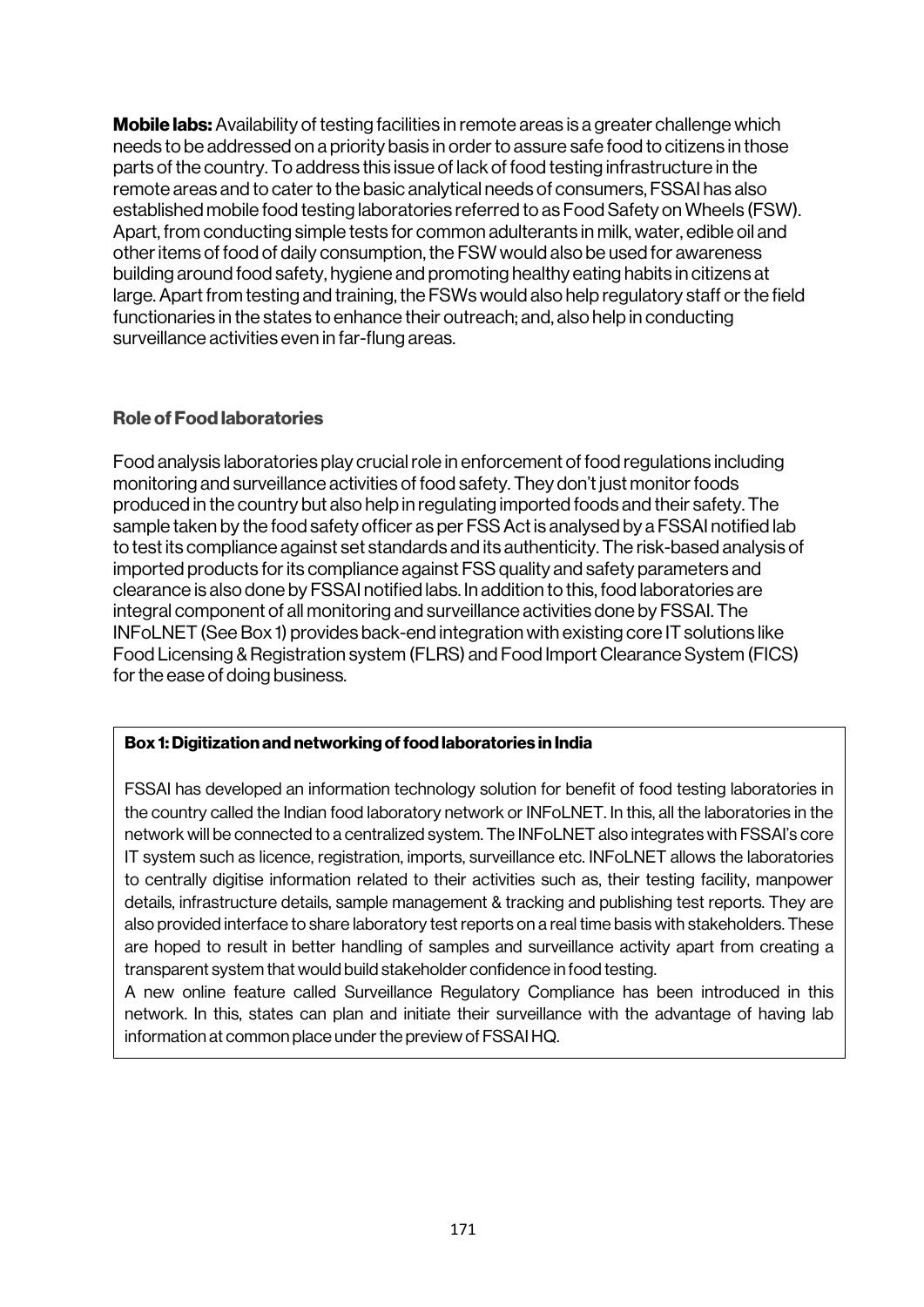## Accreditation of laboratories

Laboratory accreditation is a procedure by which an authoritative body gives formal recognition of technical competence for specific tests/ measurements. It is based on third party assessment and follows international standards. This formal recognition of competence of a laboratory creates confidence in testing reports issued by the laboratory. It also provides feedback to the labs on their quality assurance system and technical competence for further improvement.

In India, National Accreditation Board for Testing and Calibration Laboratories (NABL), a Constituent Board of Quality Council of India is the nodal agency for the accreditation of food testing laboratories. NABL has been established with the objective to provide Government, Industry Associations and Industry in general with a scheme for third party assessment of the quality and technical competence of testing and calibration laboratories against ISO/IEC 17025. ISO/IEC 17025 is an international standard which enables laboratories to demonstrate that they operate competently and generate valid results, thereby promoting confidence in their work both nationally and around the world.

## Strengthening the food testing ecosystem

Certain critical inputs are required to strengthen the food safety ecosystem. Building the capacity of laboratories and training and developing competence of food analysts are important. In addition, there is need for innovative initiatives which can strengthen the role of laboratories in enforcement, monitoring and surveillance as well as empower consumers.

### Capacity building of Food laboratories

Capacity building is as a process aimed at strengthening the skills of individuals as well as of food labs to cope with new trends and the emerging changes. FSSAI through its various initiatives and collaborations with Government institutions, International bodies and Private laboratories ensures continuous upgradation of technical skills of Food Analysts and other laboratory staff with the aim to acquaint them with latest analytical techniques and methods. State of art training facilities are critical in providing classroom training and hands on training on new and advanced analytical techniques. One such facility is being created at Mumbai in association with EIC and GFSP. This facility would also help in creation of a mechanism to share information and best practices among a network of scientific peers on continuous basis.

### Significance of competent staff in food laboratories

Competency of staff is one of the important components of any food laboratory apart from its infrastructure and testing facility. In order to create a pool of competent staff, FSSAI regularly conducts Food Analyst examination through a rigorous selection process as per the FSS Act, 2006. The objective is to identify and encourage qualified technical manpower for the food testing laboratories. These certified food analysts are responsible for analysis of food samples submitted by food safety officers for enforcement or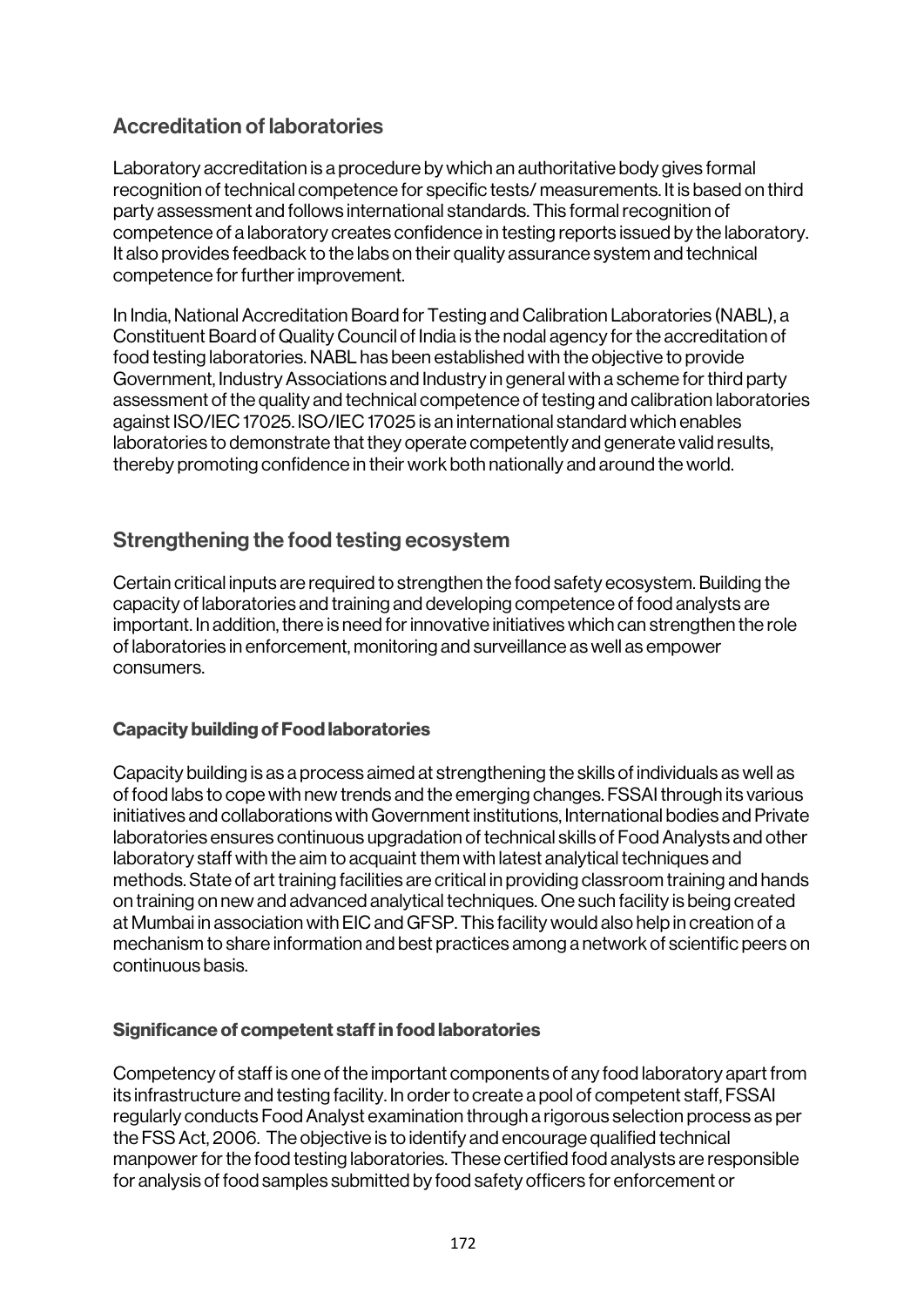surveillance purpose. ISO 17025 also prescribes requirements and technical qualifications for the personnel involved in the food analysis of samples. Inefficient staff may generate erroneous analytical results adversely impacting the process of prosecution of food vendors.

#### Significance of Rapid Test methods

The incidence of foodborne diseases has increased over the years and resulted in major public health problems globally. Generally, foodborne diseases are caused by the consumption of food or water contaminated with microbial or chemical contaminants. To provide safe food to the consumers and to minimize the occurrence of foodborne diseases it is essential to analyse the food for the presence of foodborne pathogens or chemical contaminants. From simple visual inspections and chemical analyses to microbial assays and culturing techniques, food quality assurance has come a long way. These conventional methods are time-consuming and multi-step processes, with prolonged incubation periods, amplifying opportunities for human error.

In recent years, different rapid methods with high sensitivity and specificity have been developed to overcome the limitations of conventional methods. Furthermore, researchers are still developing novel methods with improvements in terms of rapidity, sensitivity, specificity and suitability for analysis of food samples. Generally, rapid detection methods are categorized into nucleic acid-based, biosensor-based and immunological-based methods. Rapid methods are more time-efficient, labour-saving and able to reduce human errors. In addition, the equipment are also space saving and do not require a complex setup and advance trainings. They can be installed in mobile labs for food analysis and creating awareness. These devices can be easily operated, and data can be stored by connecting them electronically.

### Connecting with Consumers

Section 40 of the FSS Act 2006 empowers the purchaser to get analysed any article of food from the food laboratories on submitting the requisite fees. In case the sample is found unsafe the fee submitted by the purchaser is refunded. While most of the food testing requires sophisticated equipment and highly trained manpower, there are some common adulterants and contaminants that can be tested by citizens themselves. In order to enable the citizens to ascertain the safety of their food themselves, FSSAI has compiled some of the common tests - which can be performed at home without any equipment or chemicals in the form of a booklet titled Detecting Adulterants with Rapid Testing (DART). In addition, FSSAI has also developed a magic box, which can be used by the consumers to detect adulteration with a few simple tests at home. These magic boxes can also be used as a tool for creating awareness among citizens. The mobile labs of FSSAI i.e. 'Food safety on wheels' also help in creating consumer awareness on food adulteration through simple and rapid test methods.

Thus, we have seen how a food testing ecosystem is critical in assessing the quality and safety of foods and identifying emerging risks. Capacity building of laboratories notified by FSSAI as well as training of food analysts in the latest techniques of analysis is important to strengthen the food testing. Developing information technology solutions and accreditation of the laboratories will further strengthen the ecosystem. Empowering the consumer is also important for the ecosystem.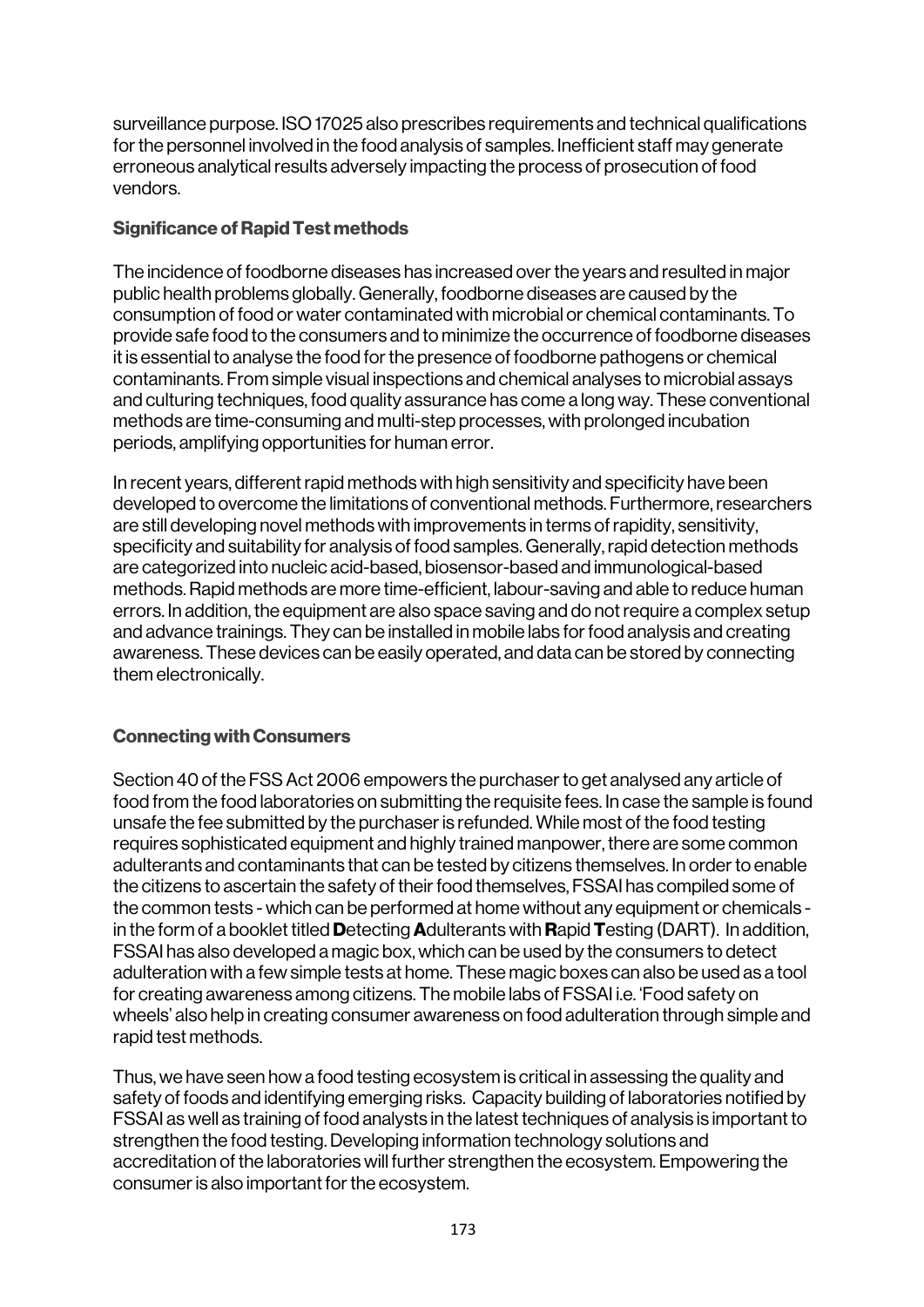## **Summary**

- In any effective regulatory food system, a food testing ecosystem is critical to evaluate the quality and safety of foods, their compliance to set standards and also identify any emerging risks from farm to fork or plate to palate.
- FSSAI has formulated FSS (Laboratory and Sample Analysis) Regulations, 2011 to specify the functions of Referral laboratories, sampling procedure and formats for sample submission and analysis report.
- FSS (Recognition and Notification of Laboratories) Regulations, 2018, was framed for recognition and notification of laboratories to improve and streamline the process of notification of food laboratories.
- Laboratories notified by FSSAI are categorized as National Reference Labs, Referral Labs, Primary Labs and Mobile labs.
- Food analysis laboratories play crucial role in enforcement of food regulations including monitoring and surveillance activities of food safety.
- FSSAI has developed an information technology solution for benefit of food testing laboratories in the country called the Indian food laboratory network or INFoLNET.
- Laboratory accreditation is a procedure by which an authoritative body gives formal recognition of technical competence for specific tests/ measurements. It is based on third party assessment and follows international standards.
- In India, National Accreditation Board for Testing and Calibration Laboratories (NABL), a Constituent Board of Quality Council of India is the nodal agency for the accreditation of food testing laboratories.
- Capacity building is as a process aimed at strengthening the skills of individuals as well as of food labs to cope with new trends and the emerging changes.
- Competency of staff is one of the important components of any food laboratory apart from its infrastructure and testing facility.
- Different rapid methods with high sensitivity and specificity have been developed to overcome the limitations of conventional testing methods.
- The DART book, the Magic Box and Mobile labs are some consumer connect initiatives which not only spread awareness but also empower consumers.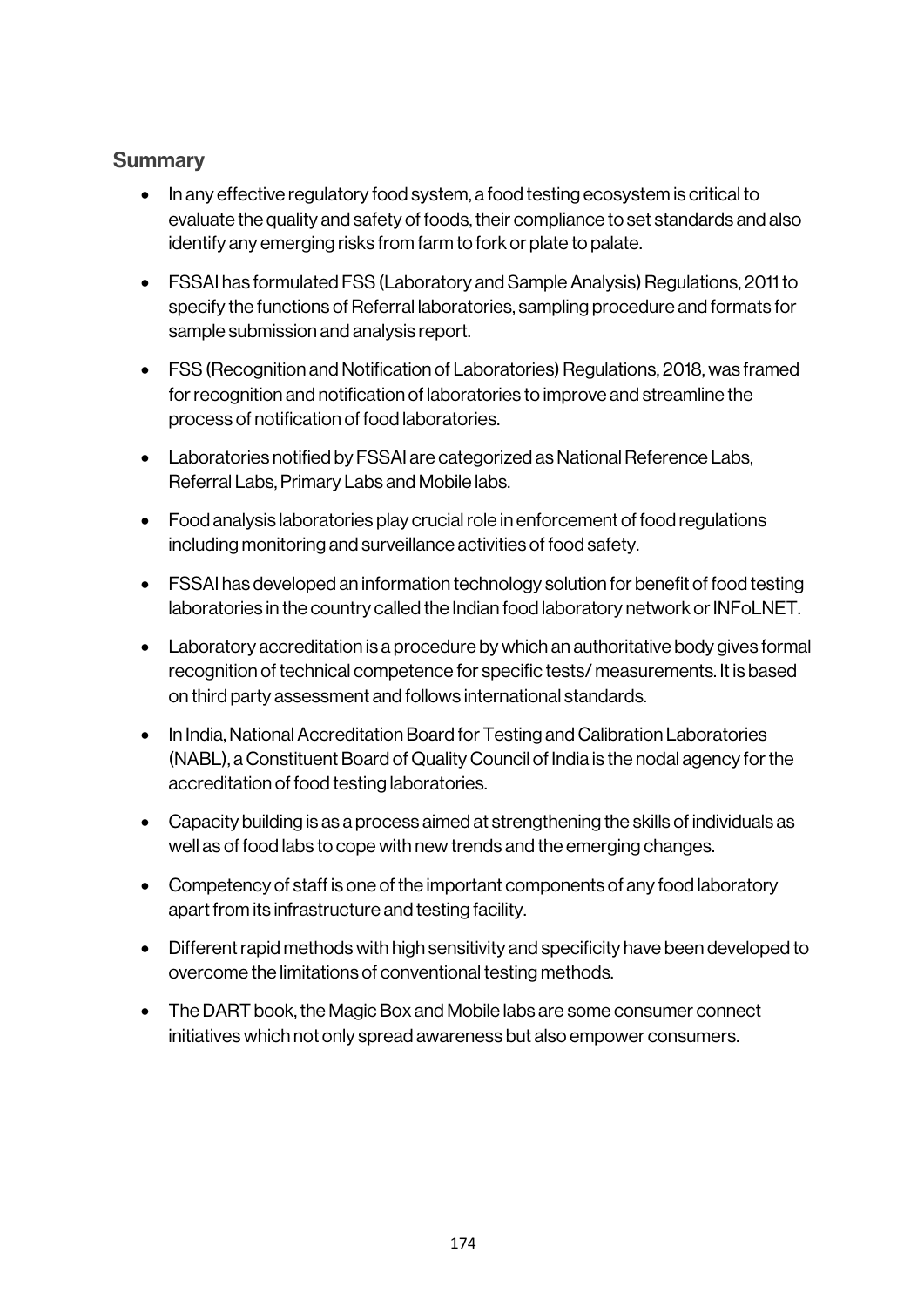Key Words

DART - Detecting Adulterants with Rapid Testing

FICS – Food Import Clearance System

**FLRS** - Food Licensing & Registration System

FSW- Food Safety on Wheels

**INFoLNET - Indian Food Laboratory Network** 

ISO/IEC 17025 - an international standard which enables laboratories to demonstrate that they operate competently and generate valid results, thereby promoting confidence in their work both nationally and around the world.

NNRL –Network of National Reference Laboratories

## **Exercises**

- 1. What are the different categories of labs certified by FSSAI? Describe the mandate of each kind of lab.
- 2. What is the INFoLNET? How does it benefit the food testing laboratories?
- 3. Which nodal agency in India is designated for accreditation of food testing laboratories?
- 4. Discuss how capacity building of food laboratories and food analysts will help strengthen the food testing ecosystem.
- 5. What are the benefits of using rapid tests for analysis of food?
- 6. List the consumer connect initiatives of FSSAI which are meant for creating awareness about food testing as well as empowering the consumers to test the food themselves.

## **References**

- 1. FSSAI. Food Safety And Standards (Laboratory And Sample Analysis) Regulations, 2011. Available at
- 2. https://www.fssai.gov.in/upload/uploadfiles/files/Lab Sample Regulations.pdf
- 3. FSSAI. Food Safety and Standards (Recognition and Notification of Laboratories) Regulations, 2017. Available at
- 4. https://www.fssai.gov.in/upload/uploadfiles/files/Gazette Notification Labs 16 11 2018.p df